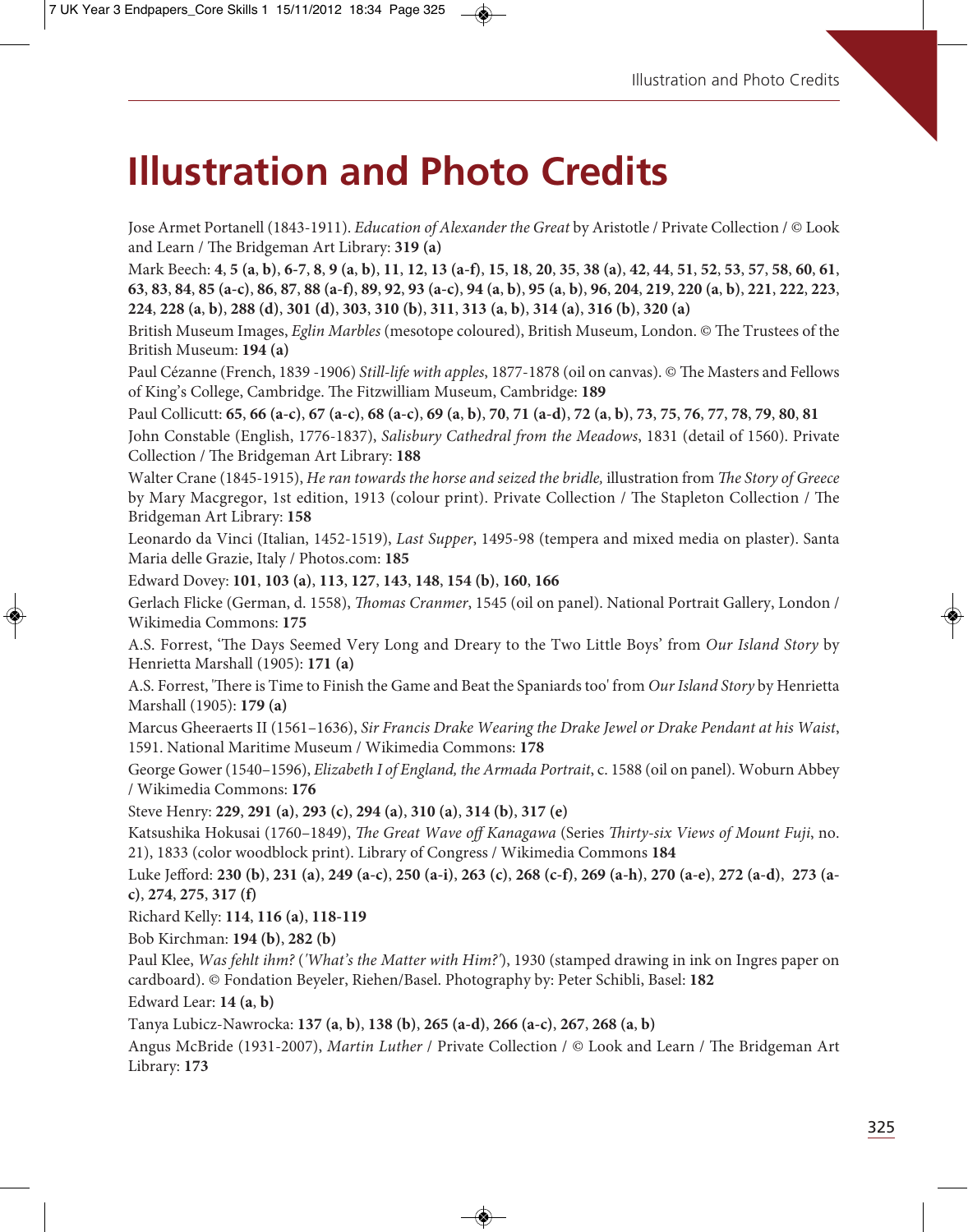Gail McIntosh: **304**, **305**

Gail McIntosh/ Paul Collicutt: **22**, **24**, **25**, **26**, **38 (b)**, **39**, **45**, **46**, **49**

Claude Monet (French, 1840-1926), Impression, Soleil Levant (Impression: Sunrise), 1872-1873 (oil on canvas). Musee Marmottan, Paris / Wikimedia Commons: **107**

Mark Otton: owls passim

Giovanni Paolo Panini (1691–1765), Alexander the Great Cutting the Gordian Knot, 1718 -1719 (oil on canvas). Walters Art Museum / Wikimedia Commons: **159**

Glyn Warren Philpot, Richard I Leaving England for the Crusades 1189, c.1927 (oil on canvas). © Palace of Westminster Collection, WOA 2601 www.parliament.uk/art: **167**

Pablo Picasso (Spanish, 1881-1973), Mother and Child, 1922 (oil on canvas), 39 1/2 x 32 1/16 in. (100.3 x 81.4 cm.). © The Baltimore Museum of Art: The Cone Collection, formed by Dr. Claribel Cone and Miss Etta Cone of Baltimore, Maryland, United States. BMA 1950.279. Photography by: Mitro Hood: **183**

Antonio del Pollaiuolo (Italian, 1470-1480), Apollo and Daphne, 1470-80 (oil on wood). The National Gallery, London / Photos.com: **191**

Photos.com: 2, 55, 90, 103 (b), 104 (a-c), 105, 106 (a, b), 108, 109 (a, b), 110 (a-c), 111 (a, b), 112 (a-c), 115, 117 (a), 121, 122 (a, b), 123 (a, b), 125, 128 (a), 136, 139 (a), 140, 142, 145, 146 (a-c), 150, 154 (a), 162, 163, 165, 168, 179 (b), 192 (a), 205, 207 (a-c), 209 (b), 210 (a, b), 211 (a, b), 212, 213, 230 (a), 231 (b), 235 (a, b), 236 (a-g), 239 (a-h), 240 (a-i), 244 (a-e), 248, 249 (d), 259, 260 (a-d), 261 (a-c), 262 (a-d), 263 (a, b), 270 (f-k), 277 (a-c), 279, 282 (a), 283 (a-d), 284 (a), 285 (a-d), 286 (a, b), 287 (a, b), 288 (a-c), 289, 292 (a-f), 293 (a, b), 295 (a-d), 296, 298 (a, b), 299, 300 (a, c), 301 (a-c), 302 (a-c), 306, 307 (a-d), 308 (a, b), 309 (a), 312 **(b**, **c)**, **314 (c)**, **315 (a-b)**, **317 (a**, **c**, **d)**, **318 (a**, **b)**

Raphael (1483 – 1520), The School of Athens, 1509-1510 (fresco). Apostolic Palace, Vatican City / Wikimedia Commons: **157**

Mason Robbins: **139 (b)**

Jacob van Ruisdael (1628/29-1682), The Castle of Bentheim, 1653 (oil on canvas). National Gallery of Ireland: Beit Collection, presented by Sir Alfred and Lady Beit / Wikimedia Commons: **187**

Dave Thompson / Press Association Images: 202 (b)

Jan Verkolje I (1650–1693), Portrait of Anthonie van Leeuwenhoek (1632-1723), 1680 (oil on canvas). Museum Boerhaave / Wikimedia Commons: **320 (b)**

Robert Harding World Imagery: **138 (a)**

Robert Whelan: **64**, **321**

Robert Whelan and Tanya Lubicz-Nawrocka: **258 (all)**

Franciszek Smuglewicz (1745–1807), Scythian Emissaries Meeting with Darius, 1785 (oil on canvas). Wikimedia Commons: **152**

University Corporation for Atmospheric Research (UCAR), The Water Cycle, © University Corporation for Atmospheric Research: **291 (b)**

Philipp von Foltz (1805–1877), The Age of Pericles, 1853. Wikimedia Commons: 155

Wikimedia Commons: **116 (b)** (photo by Mick Garratt), **117 (b)** (photo by David Wright), **120** (photo by Anton Obolensky), **124 (a)** (photo by Jlazovskis), **124 (b)** (photo by Justin Watt), **126**, **128 (b)** (photo Jorge Royan), **129**, **131**, **132**, **133**, **134**, **135** (photo by Yann), **141**, **144** (from the United States Library of Congress), **147 (a-b)**, **151 (a)** (photo by Judith Swaddling), **151 (b)**, **153** (photo by Stéphane Magnenat), **170 (a**, **b)** and **171 (b)** (illustration by James William Edmund Doyle), **172**, **174** (photo by Antony McCallum), **177** (illustration by Anthony Anthony), **192 (b)** (photo by Ryan Kaldari), **193**, **195** (photo by Bernard Gagnon), **196**, **197** (by Myk Reeve), **198 (a)**, **198 (b)** (photo by Russ McGinn), **199**, **202 (a)** (photo by Chris Nyborg), **201** (photo by Hanay), **206 (a)** (photo by Derek Gleeson), **206 (b)**, **209 (a)** (photo by Yuichi), **290 (a-c)**, **294**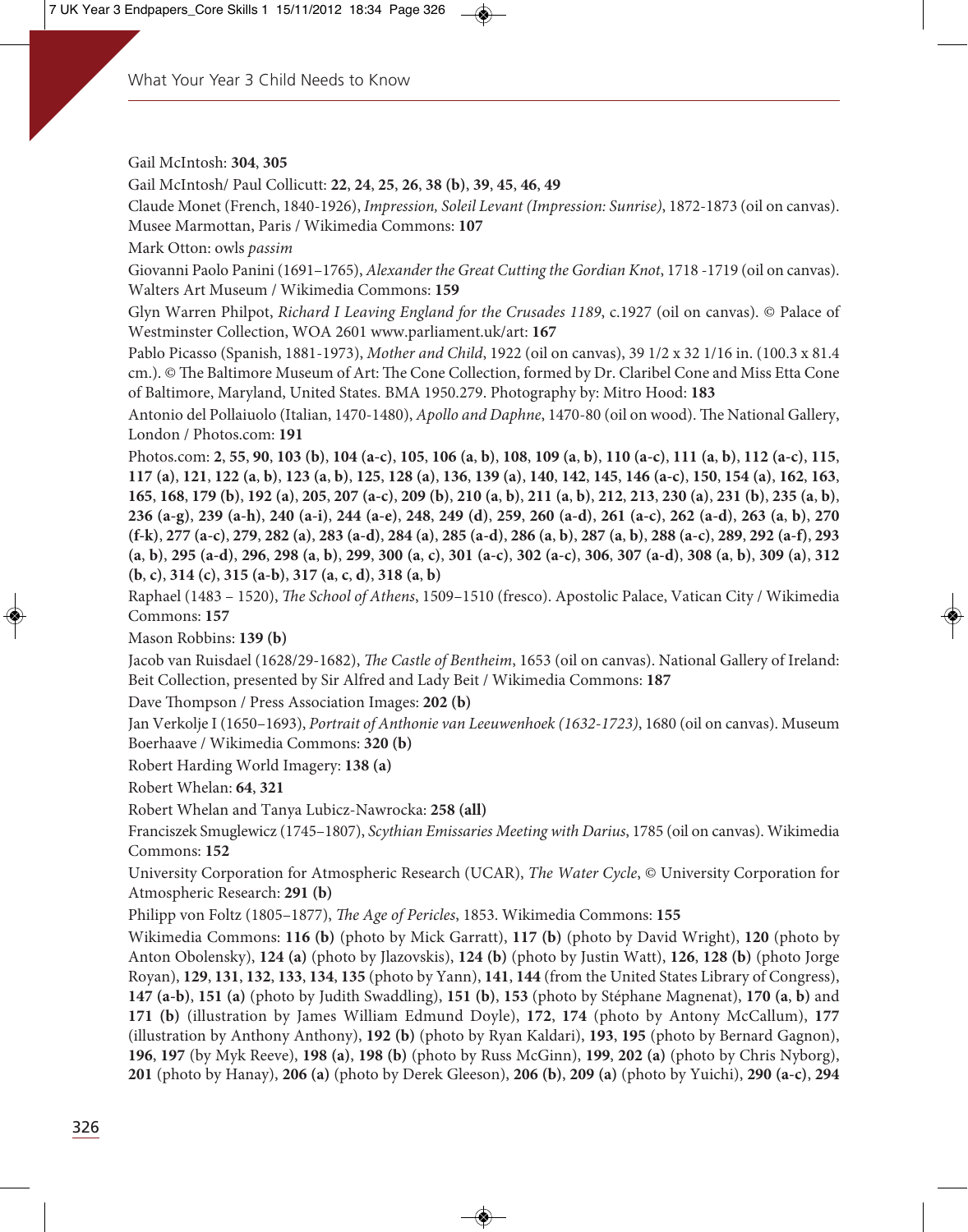**(b)** (photo by omas Shahan), **309 (b)**, **312 (a)** (photo by Audrius Meskauskas), **316 (a)** (photo by César Rincón), **317 (b)**, **319 (b)** (photo by Dirk Ingo Franke), **322 (a)** (scanned photo by Vitold Muratov), **322 (b)**  (photo by Nihil Novi)

Oksana Wynnyckyi-Yusypovych, 'Va pensiero scene' from Nabucco, 2009, Lviv National Opera and Ballet eatre, Ukraine. © Oksana Wynnyckyi-Yusypovych: **203**

# **Text Credits and Sources**

#### Poems

'The Answer' by Allan Ahlberg. Reproduced by permission of Penguin Books Ltd.

'Caracola' ('Conch Shell') by Federico García Lorca and translated by Will Kirkland. © Herederos de Federico García Lorca and William Kirkland. All rights reserved. For information regarding rights and permissions of Lorca's works in Spanish and any other language, please contact lorca@artslaw.co.uk or William Peter Kosmas, Esq., 8 Franklin Square, London W14 9UU, England. Reproduced by permission of William Peter Kosmas, Esq.

'On the Ning Nang Nong' by Spike Milligan. © Spike Milligan Productions. Reproduced by permission of Spike Milligan Productions.

'Rickety Train Ride' by Tony Mitton. © Tony Mitton. Reproduced by permission of David Higham Associates.

#### Stories, Folktales and Myths

'Beauty and the Beast', adapted from The Blue Fairy Book by Andrew Lang,1889, and Third Year Language Reader, edited by F. Baker, G. Carpenter and M Brooks, 1919.

A Christmas Carol, adapted from the original Charles Dickens story by Andrea Rowland and John Holdren.

'The Emperor's New Clothes', adapted from Fairy Tales and Other Stories by Hans Christian Anderson, translated by W.A. and J.K. Craigie, 1914, and Everyday Classics Third Reader, edited by F. Baker and A. Thorndike, 1917.

'The Fisherman and His Wife', adapted from Grimm's Fairy Tales, edited by Orton Lowe, 1922, and Everyday Classics Second Reader, edited by F. Baker, A. Thorndike and M. Batchelder, 1922.

'How the Camel Got His Hump' from Just So Stories written and illustrated by Rudyard Kipling (George S. Morang & Co.) 1902.

'The Magic Paintbrush', retold by John Holdren.

Myths from Ancient Greece, retold by John Holdren, based on multiple sources, including Old Greek Stories retold by James Baldwin, 1895; Thirty More Famous Stories retold by James Baldwin, 1905; The Children's Own Readers: Book Four edited by Mary Pendell and A. Cusack, 1929; The Merrill Readers: Third Reader edited by F. Dyer and M. Brady (n.d.); Everyday Classics Sixth Reader edited by F. Baker and A. Thorndike, 1921; and Mythology by Edith Hamilton, 1942.

'Peter Pan' adapted from J.M. Barrie's 1911 novel Peter Pan, which is turn was based on his 1904 play. Reproduced by permission of the Great Ormond Street Hospital.

'Please Look After This Bear' from A Bear Called Paddington by Michael Bond and illustrated by Peggy Fortnum (William Collins & Sons, now HarperCollins Children's Books) 1958. Reprinted by permission of HarperCollins Publishers Ltd. / www.paddingtonbear.com.

'Rama and Sita: A Tale from the Ramayana', adapted from Rama and Sita, Folk Tales of the World by Govinder Ram.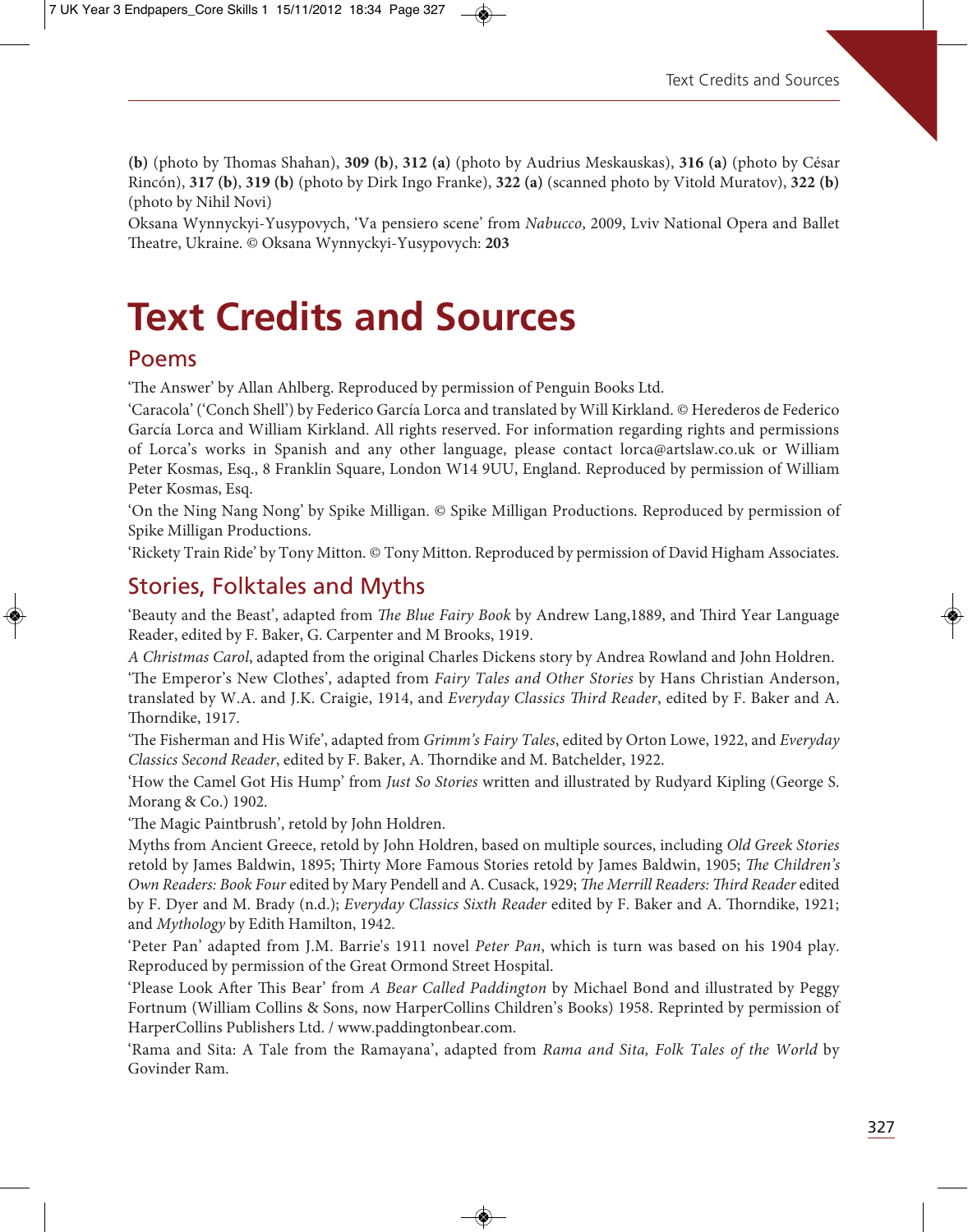'The Story of the Seventh Daughter' adapted from 'The Story of Prince Sobur' from Folk Tales of Bengal (Richard Clary and Sons, Ltd.) 1883 (1st Edition).

'Talk' from The Cow-Tail Switch, a collection of West African stories retold by Harold Courlander and George Herzog (Henry Holt and Company) 1975.

'The Tongue-Cut Sparrow', adapted from the retelling by Yei Theodara Ozaki in The Children's Hour: Folk Stories and Fables, selected by Eva March Tappan, 1907.

### **Music**

'Do-Re-Me', © 1959 by Richard Rodgers & Oscar Hammerstein II. Copyright Renewed. International Copyright Secured. All Rights Reserved. Used by Permission of Williamson Music, A Division of Rodgers & Hammerstein: An Imagem Company.

'The Happy Wanderer'. Words by Florenz Siegesmund. English translation by Antonia Ridge. Music by Friedrich Wilhelm Möller. © Copyright 1954 Bosworth GmbH. Bosworth & Company Limited. All Rights Reserved. International Copyright Secured. Used by permission.

'The Hippopotamus Song' (also known as 'Mud, Mud, Glorious Mud'). © the Estates of Michael Flanders & Donald Swann. Reproduced by permission of the Estates of Michael Flanders & Donald Swann.

While every care has been taken to trace and acknowledge copyright, the editors tender their apologies for any accidental infringement where copyright has proved untraceable. They would be pleased to insert the appropriate acknowledgement in any subsequent edition of this publication.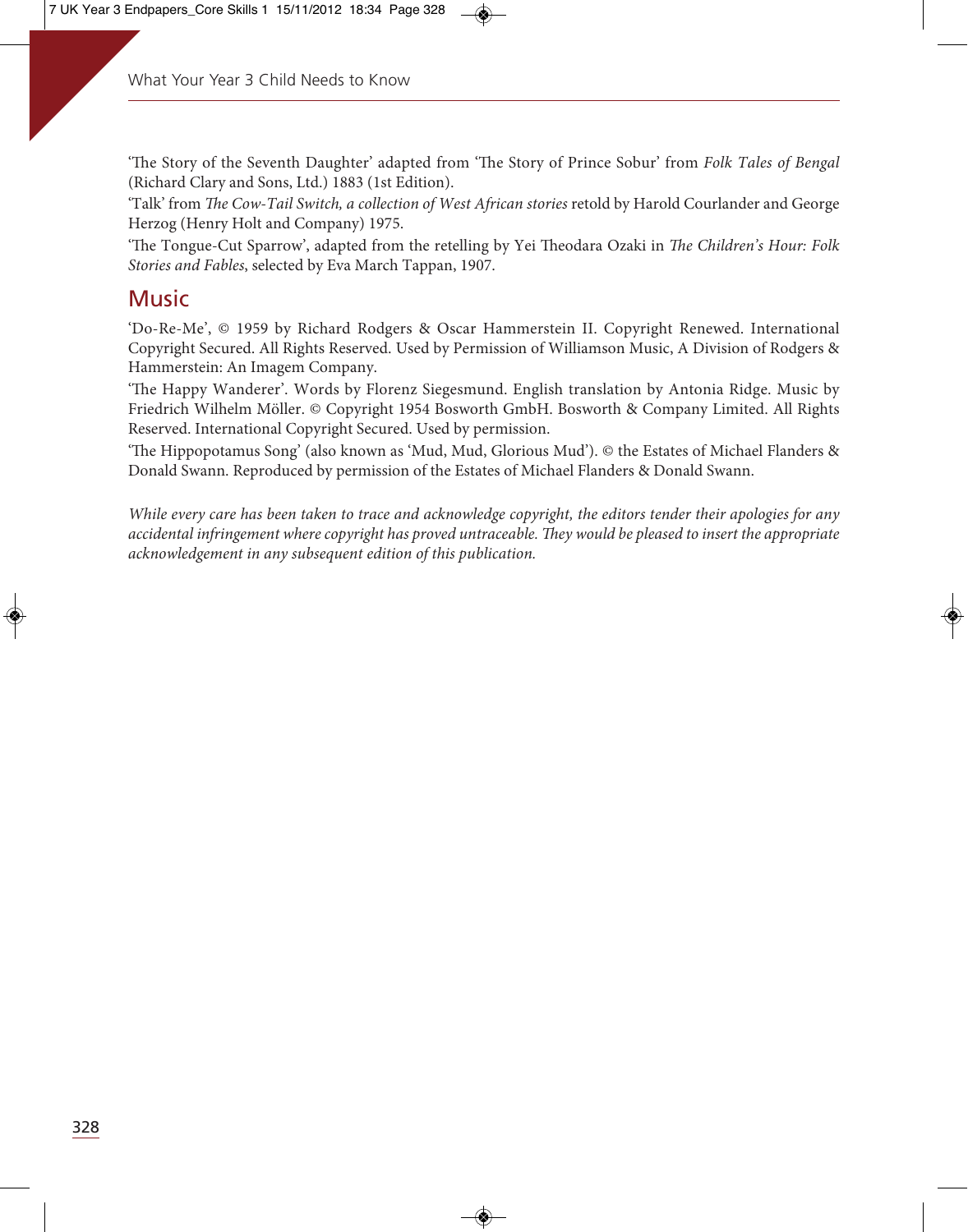### **Index**

= (equals sign), **238** > (greater than sign), **238**, **255** < (less than sign), **238**, **255**, **278** × (multiplication sign), **235– 236**, **273–278** ÷ (division sign), **276–279** Abbreviations in addresses, **90** for measurements, **262** Abdomen (of insect), **293–295** Academy, the, **156** Addends, **229**, **242**, **257** Addressing a letter, **27**, **47**, **90** Adjectives, **88** Aegean Sea, **75**, **149** Aegeus, King, **74–75** Agriculture, **103**, **105**, **109**, **149** Alexander the Great, **157–160** Bucephalus and, **158** empire of, **159–160** Gordian knot and, **158–159** Alps, **104–105**, **121** AM hours, **267** Amazon River, **123** Amphibians, **284** Anglo**–**Saxons, **162** Antennae, **294** Antonyms, **89** Ants, **292–294**, **297–299** colonies, **298–299** Aphids, **293** Aphrodite, **67**, **70**, **79** Apollo, **67**, **70**, **81** Apostrophes, **89** Arachne the Weaver, **76–78**, **295** Arachnids, **278**, **295** Archaeology, **161** archaeologist, **126**

Architecture, **126**, **192–199** architect, **192**, **194–195**, **197–198** Ares, **68**, **70** Ariadne, **74–76** Aristotle, **156–157**, **318–319** Artemis, **67**, **70** Aryans, **126–127** Ashanti (Asante), **17** Asian civilisations, **125–146** Asoka, King, **134–135** Atalanta, **78–79** Athena, **69–70**, **77**, **155** Athens, **69**, **74–76**, **148–154**, **155–157**, **170** Atlas (book of maps), **83** Atlas (mythical figure), **82–83** Attraction, force of, **308**, **310** Augeas, King, **82** Augers, **318** Austria, **102**, **104**, **106–107**, **110**, **121** Autumn, **285**, **287** Axes, **317** Axles, **314–316** Ayodha, **129**, **132**

Babylon, **137**, **151**, **163** Bach, Johann Christoph, **212– 213** Bach, Johann Sebastian, **207– 208**, **212–213**, **225–226** Bar graphs, **230–231** Bar magnets, **309–311** Basin, **114**, **116–117**, **122–123** Bass drums, **211** Bass guitars, **209–210** Beat (music), **211**, **214–215** Becket, Thomas à, **164–165** Bees, **284**, **292–293**, **298–301** beehives, **299–301**

beekeepers, **299** honeybees, **299–301** poem about, **5** stinging by, **301** Beethoven, Ludwig van, **106– 107**, **109**, **111**, **207–208**, **213**, **225–226** Belgium, **102**, **106**, **109–110** Bharat, Prince, **130** Bicycles, **28**, **93**, **96**, **109**, **282**, **314** Bitter taste, **304** Bizet, Georges, **211** Blocks (musical instruments), **211** Blood, **302–303**, **305**, **307**, **321** blood cells, **302–303**, **307** Boleyn, Anne, **174** Boys' Day, **146** Brahman (Hindu god), **127–128** Brahms, Johannes, **106** Bronze, **161** Bucephalus, **158** Buddha, **132–135**, **195** Buddhism, **132–135**, **145**, **195** Butterflies, **4–5**, **292–293**, **296– 297**, **323** metamorphosis of, **296–297**

Calcium, **308** Calendars, **263–264** Camels, **31–34** Canals, **109**, **115**, **120** Canine teeth, **304** Capital letters, **84–85**, **90–91** Carmen (Bizet), **211** Carnival of the Animals, The (Saint**–**Saëns), **210**, **225** Castanets, **211** Caterpillars, **295–297**, **323** poem about, **4**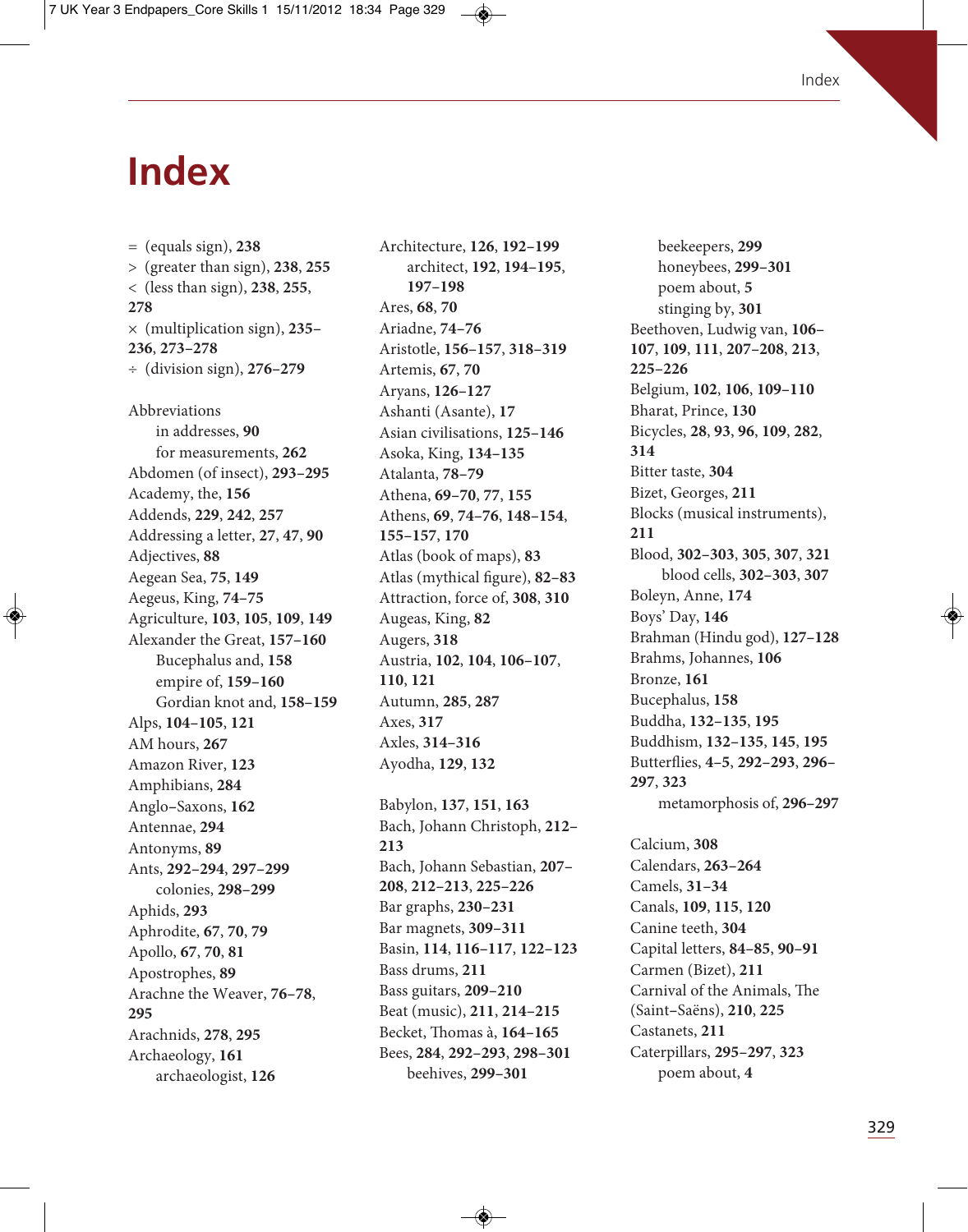Catherine of Aragon, **174** Cellos, **210** Cells, **302–303**, **305**, **307**, **320– 321**, **324** Centaur, **71** Centimetres, **260–262**, **296**, **289**, **292**, **317** Centipedes, **295** Cerberus, **71** Ceres, **70** Chickens, **12**, **14**, **282–283**, **306** China, **135–142** Confucius and, **135–136**, **139** early civilisations, **136–137** folktale from, **21–23** Great Wall, **136–137** inventions, **138–139** Chinese New Year, **139–140** Chitin, **294** Christmas, **6–8**, **23–28**, **45**, **91**, **98** Circles, **195–196**, **198–199**, **250**, **268–270** Cirrus clouds, **290** City**–**states, **148–149**, **151–153**, **157–158** Civilisation, **65**, **100**, **115**, **122**, **125–126**, **136**, **147–149**, **151** Clarinets, **206** Classical music, **106**, **201**, **205– 206**, **212**, **225–226** Climate, **102–104**, **161** Clock time, **264–268** Clouds, **65**, **77**, **112**, **132**, **187– 188**, **290–291**, **324** Cockroaches, **293** Cocoons, **138–139**, **296–297**, **299** Coins, **22**, **40**, **61**, **151** Columns, **194–195** Communication by insects, **298–299** Compasses, **311–312**

Composers, **106–107**, **109**, **111**, **206–216**, **225–226** Concertos, **206–207** Condensation, **290** Cones, **270** Confucianism, **136** Confucius, **135–136**, **139** Congo River, **121** Congruent, **269** Continents, **101–102**, **119**, **123**, **161** Contractions, **89** Cows, **12–13**, **17–18**, **22**, **103**, **128** Cranmer, Thomas, 175 Crete, **74**, **76**, **149** Cubes, **269–270**, **277** Cumulus clouds, **290** Cupid, **7**, **67** Curved lines, **183**, **195–196** Cylinders, **270** Cymbals, **88**, **211**

Daedalus, **74**, **76** Danube River, **106**, **121** Darius, King, **151–154** Darling River, **123** Dasaratha, King, **129–130** Demeter, **70**, **79–80** Democracy in the UK, **150**, **170** in ancient Greece, **149–150**, **155** Diagonal lines, **182–185**, **194**, **271** Difference (maths), **229**, **232**, **243**, **246**, **249**, **257**, **259**, **276** Digestive system, **303–306** Dionysus, **70** Division sign, **276–279** Diwali festival, **132** Djinns, **32–34** Domes, **196** Dormant, **287**

Double basses, **210** Dragonflies, **298** Drainage Basin, **114**, **116–117**, **122–123** Drake, Sir Francis, **177–179** Drone bees, **301** Drums, **206**, **211** Dutch, **108–109**, **145**, **182**, **186–187**

Edward IV, King, **170–172** Edward VI, King, **175–177**, **180** Eggs (and the life cycle), **284– 286**, **297**, **299–301** Eiffel Tower, **104** Elizabeth I, Queen, **174**, **176– 178**, **180** Enlightened one, **132–134** Equals sign, **238** Eros, **67** Estimating, **248–249**, **261** European Union, **110–111**, **150**, **208** Eurystheus, King, **81–83** Evaporation, **288** Even numbers, **235** Exclamation marks, **84** Exoskeletons, **294–295**, **298** Expanded form of a number, **254** Eyes of humans, **302–303**, **307**, **320–321** of insects, **294**

Fact families, **234**, **237** Factors (multiplication), **273– 275** Farming, **12**, **17–19**, **22**, **103**, **112–113**, **116**, **126**, **282**, **293** Fats, **306** animal fat, **287** Feet (unit of measurement), **261–262**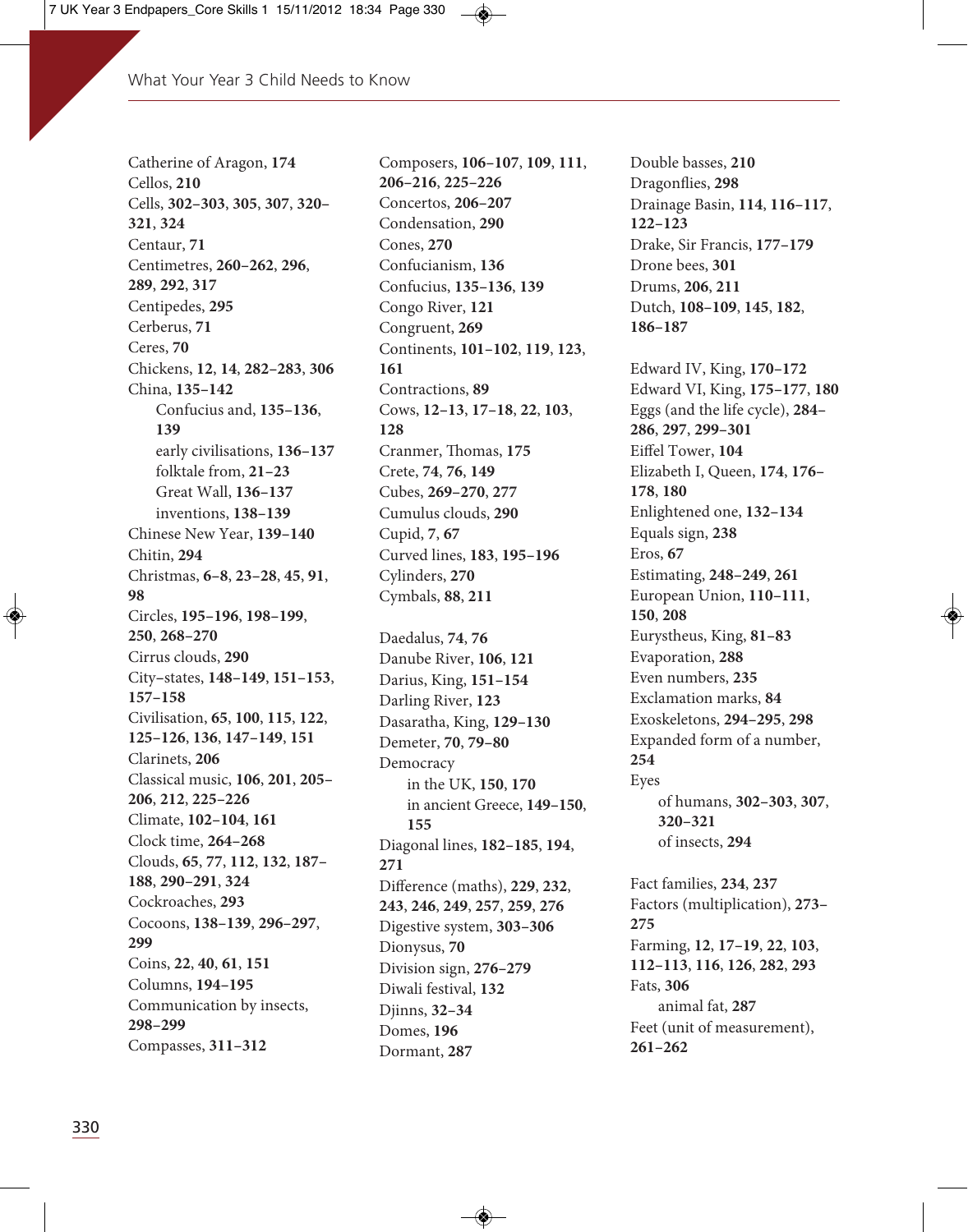Fish, **9**, **15–19**, **21**, **88**, **98**, **121**, **138**, **185**, **197**, **223**, **285**, **306** Flies, **292–294** Flowers, **21**, **74**, **77**, **79–80**, **284**, **292–293**, **297**, **299–302** Folk music, **201**, **204–205**, **226** Food pyramid, **306–307** Force of attraction, **308**, **310** Form, in visual arts, **183**, **185– 186**, **189–191**, **193–194**, **196–197** Fractions, **249–250**, **267**, **278– 279** France, **55**, **102–106**, **108**, **110**, **120–121**, **162**, **168–169**, **178**, **188–189**, **205**, **210–211**, **322– 323** Friction, **315** Frogs, **5**, **36**, **85**, **284–287** life cycle of, **284–287** Ganges River, **110**, **122**, **126**, **128** civilisation along, **126**, **128** Gauguin, Paul, **108** Gears, **314** Geese, **287** poem about, **11** Gehry, Frank, **198** Germanic language, **106**, **108**, **110** Germany, **102**, **104–110**, **121**, **173**, **181–182**, **187**, **207**, **226** Girls' Day, **146** Golden Rule, **136** Gordian knot, **158–159** Graphs, **230–231**, **273–274** Grasshoppers, **5**, **286**, **293**, **297–298** Greater than sign, **238**, **255** Great Stupa, **196–197**, **200** Great Wall of China, **136–137** Greek alphabet, **156** Groundwater, **289**, **291** Guggenheim Museum, **197**, **200** Guitars, **209**

Hades, **69–71**, **80** Hammers, **69**, **312–313**, **317** Hammurabi, **163** Hanuman, **130–131** Harpsichords, **212–213** Hatchets, **317** Henry II, King, **162–165** Henry III, King, **168–170**, **172** Henry VII, King, **171–172** Henry VIII, King, **174–177**, **180** Hephaestus, **68–70**, **72** Hera, **66**, **68**, **70**, **82**, **151** Hercules, **51**, **72**, **81–83**, **88** Hermes, **68**, **70**, **80** Hesperides, **82** Hibernation, **287–288** Himalaya Mountains, **122**, **133**, **136** Hinduism, **127–132** Diwali festival, **132** holy book of, **129–132** Hippomenes, **78–79** Hokusai, **184–185**, **200** Holland (also see Netherlands), **109** Holy Land, **165–166** Honey, **30**, **58**, **292–293**, **299– 301** Honeybees, **299–301** Horizontal lines, **182**, **185**, **194**, **245–246**, **271** Horseflies, **293** Horseshoe magnets, **309** Humber estuary, **100**, **116–117** Humidity, **289** Hydra, **81–82**

Icarus, **76** Inches, **261–262** Incisors, **304** Inclined planes, **316–317** Incremental review, **227**

India Asoka's reign, **134–135** Buddhism, **132–135** folktale from, **40–44** Ganges civilisation, **126**, **128** Great Stupa, **196–197**, **200** Hinduism, **127–132** Indus Valley civilisation, **125–126**, **151** Indus River, **122**, **125–126**, **151** civilisation along, **125–126**, **151** Industry, **105**, **146** Insects, **281**, **286**, **292–301**, **323–324** Instruments, **205–207**, **209– 212**, **225** Intestines, **303**, **305** Ionia, **152** Iron, **121**, **161**, **164** Italy, **102**, **104**, **106**, **140**, **185**, **190**, **200**, **202**, **206**, **225**

Japan folktales from, **38–40** geography and culture, **133–134**, **142–146**, **184– 185** John, Prince and then King, **56**, **167–169**, **172**

Kimonos, **146** Knox, John, **177**

Labyrinth, **74–76** Ladybirds, **5**, **292–293** Lakshman, **130** Lancastrians, **170–172** Landscapes, **186–188**, **200** Larvae, **299**, **301** Laws, **149–150**, **155**, **163–164**, **168** Leeuwenhoek, Anton van, **320– 321** Less than sign, **238**, **255**, **278**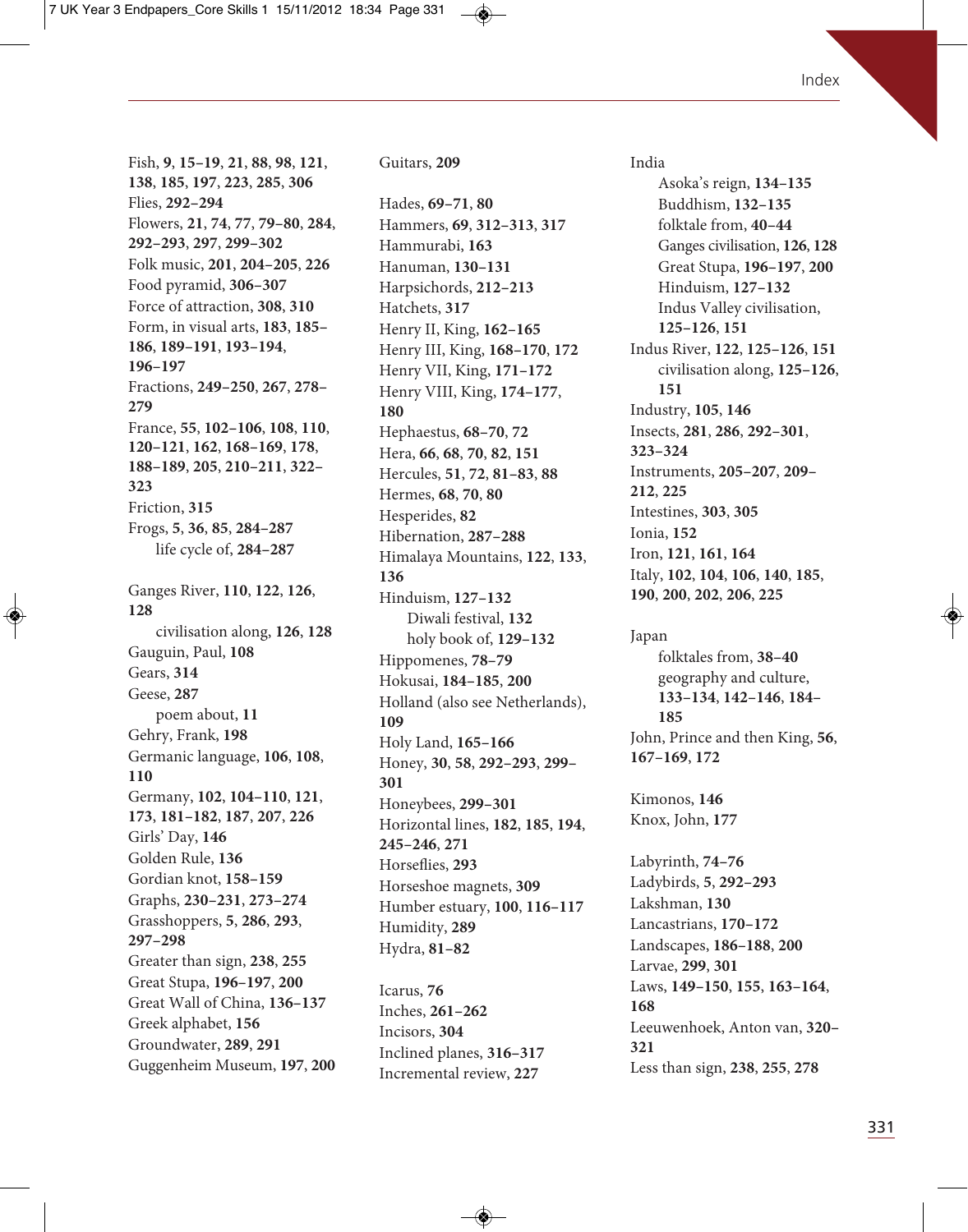Levers, **313**, **316** Life cycle, **282–288**, **296–298** chickens, **282–283** frogs, **284–285** insects, **286**, **296–298** plants, **284** Lines in geometry, **269–272** number lines, **232**, **248** in visual arts, **181–186**, **191**, **194–198** Lions, **135** Liver, **305** Locust, **293** Lodestones, **309** Lubrication, **315** Lunar calendar, **139–140** Luther, Martin, **173** Luxembourg, **102**, **110** Lyres, **67** Macedonia, **157–158** Mackenzie River, **124** Maracas, **211** Marathon battle of, **153** races, **153** Marimbas, **211** Mary I, Queen, **176–178**, **180** Matterhorn, **104** Measurement abbreviations for, **262** length, **260–262** perimeter, **269** time, **263–268** weight, **262–263** Mediterranean Sea, **105**, **120– 121**, **149**, **151** Melody, **201**, **214**, **216** Metamorphosis, **296–298** Mice, **6**, **13**, **62–64**, **287** Micro**–**organisms, **121** Microscopes, **292**, **302**, **320– 321** Migration, **11**, **287**

Minerals, **307–308**, **322** Minos, King, **74**, **76** Minotaur, **74–75**, **149** Mississippi River, **124** Mohenjo**–**Daro, **126** Molars, **304** Monkeys, **13**, **86**, **130–131** Mont Blanc, **104** Monet, Claude, **107–108** Mongols, **137**, **140–142** Montfort, Simon de, **167–170** Mosquitoes, **292–293** Moulting, **298** Mount Fuji, **142–144**, **184** Mount Olympus, **65**, **72**, **80** Mozart, Wolfgang Amadeus, **107**, **205–206**, **213**, **225–226** Mulberry trees, **138–139** Multiplication sign, **235–236**, **273–278** Murray River, **123** Music alphabet, **216** Nectar, **292**, **299–301** Nemea, **81** Nemean lion, **81** Neptune, **50–51**, **70** Netherlands, **102**, **104**, **108– 110**, **121**, **145**, **178**, **182**, **186–187** New Year Festival (Chinese), **139–140** New Year's Day (Japanese), **146** Nicholas, Saint, **6–7** Niger River, **121** Nile River, **114**, **120–121**, **125**, **148**, **159** Normans, **55–56**, **162–163** Northern Europe, **102**, **104** Northern Hemisphere, **102** North Pole, **102**, **310–311** Notes (music), **210**, **212–217** Nouns, **84–86**, **88** Number lines, **232**, **248**

Nutrients, **286**, **305**, **307** Ob River, **122** Oceans, **22**, **66**, **73**, **120–121**, **123–124**, **144**, **177**, **287–289**, **291** Oedipus, **73** Oesophagus, **304** Oils, **306**, **315** Olympia, **147** Olympics, **147**, **149**, **151** Orchestras, **205–206**, **208–211**, **225–226** Organs (musical instruments), **207–208**, **212–213**, **226** Organs (of body), **303**, **305** Origami, **146** Orinoco River, **124** Ouse River, **100**, **117** Ovule, **284** Pan, **71** Pandora, **72** Paper, invention of, **138**, **141** Parallel lines, **185**, **271** Paraná River, **123** Parthenon, **155**, **192–197**, **199–**

**200**

Past tense, **86–87** Pegasus, **71** Peninsulas, **149**

**211–212**, **226** Pericles, **155** Perimeter, **196**, **269** Persephone, **79–80** Persian Wars, **151**, **155** Pheidippides, **153** Philip, King, **157–158** Philip II, King of Spain, **178** Philosophers, **155–157** Phoebus Apollo, **67**, **70**, **81** Pianos, **207**, **212–213**, **217**, **226** Picasso, Pablo, **183–184**, **200**

Pigs, **12**, **85**

Percussion instruments, **209**,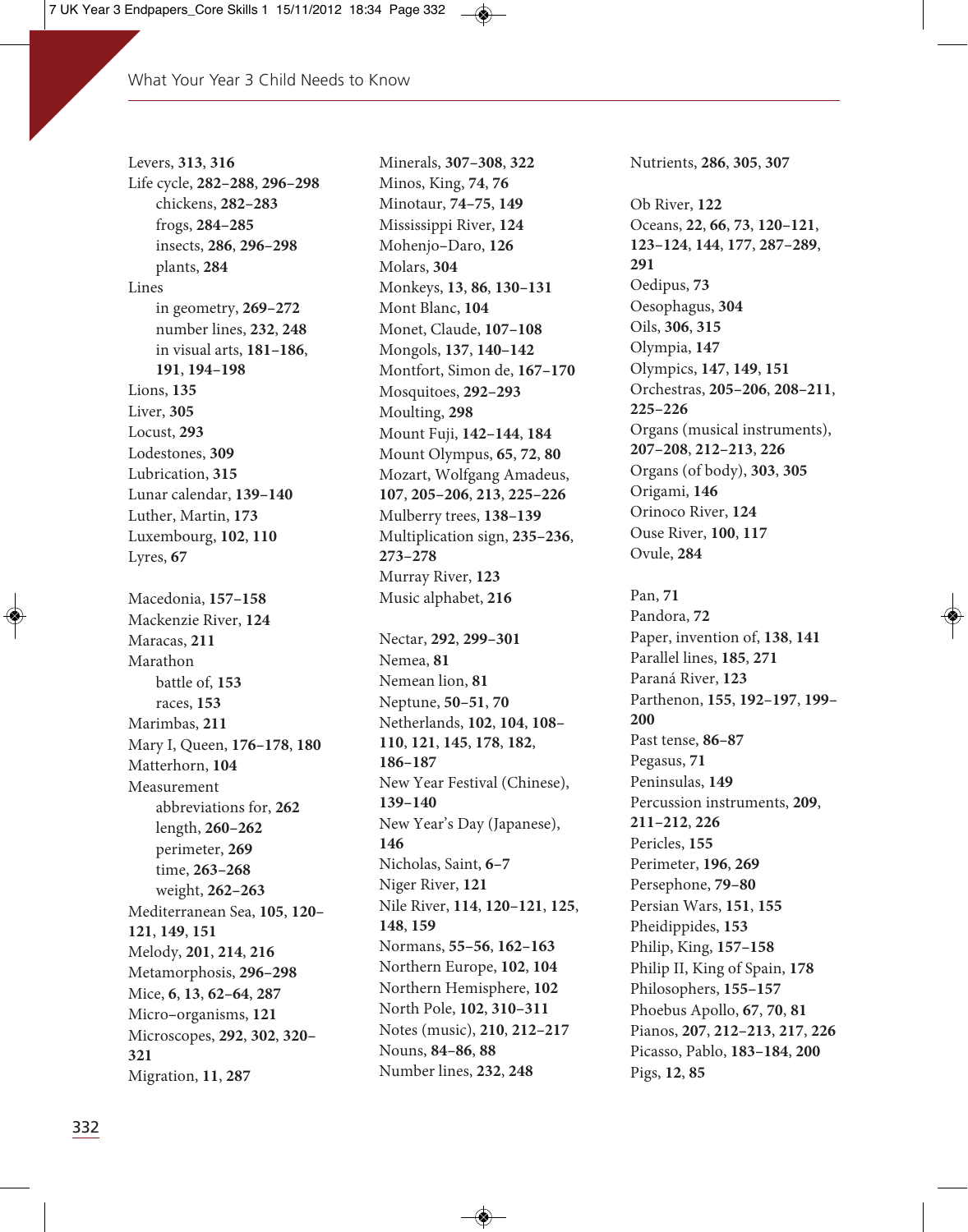Pipe organs, **207**, **212** Plane figures, **268–269** Planes, inclined, **316–317** Plants, life cycle of, **284** Plato, **156–157** Pliers, **312** PM hours, **267** Pollen, **284**, **293**, **299–301** Polo, Marco, **100**, **115**, **140– 142**, **180** Poseidon, **50**, **66**, **70** Precipitation, **290–291** Predicate (of a sentence), **84** Present tense, **86–87** Princes in the Tower, **171–172** Products (multiplication), **235**, **273**, **275**, **278** Prometheus, **72** Proteins, **306** Proverbs, **92–96** Pulleys, **315–316**, **324** Punctuation, **1**, **84**, **89** Pupas, **297** Pyramids, **104**, **125** Qin Shihuangdi, **137**, **144**

Rain, **9**, **84**, **92**, **103**, **116–117**, **133**, **144**, **289–291**, **324** Rainforests, **121**, **123**, Rama, Prince, **129–132** Ramayana, **129–131** Ramps, **316** Ravana, **130–132** Reformation, **107**, **172–173**, **177** Religions, **100**, **126–132**, **132– 135**, **145**, **173–177** Buddhism, **132–135**, **145** Christianity, **173–177** Hinduism, **127–132** Shintoism, **145** Rhine River, **105–107**, **115**, **121**

Queen bees, **300–301**

Rhône River, **104–105** Rhythm, **211**, **214** Richard I, King (Richard the Lionheart or Richard Coeur de Lion), **55–56**, **166–167**, **172** Richard III, King, **171–172** Rig Veda, **129** Romans, **105–107**, **161** Roman gods and goddesses, **68**, **70**, **81**, **98**, **137** Romance language, **106** Royal jelly, **301** Rural, **112–114**

Saint**–**Saëns, Camille, **210** Saladin, **166** Saliva, **301**, **304** Sap, **286**, **288** Saxons, **53**, **55–56** Scale (music), **217** Schubert, Franz, **106** Screws, **312–313**, **317–319** Scrooge, Ebenezer, **23–28**, **98** Seeds, **284–288**, **299** Seine River, **104–105** Seymour, Jane, **174** Shakespeare, William, **178–179** Shiva, **128** Shogatsu (Japanese New Year), **146** Siddhartha Gautama, **133** Silk, **105**, **133**, **138–139** Sita, **129–132** Snakes, **40**, **95** Snow, **6–7**, **11**, **35**, **102**, **104**, **117**, **122**, **125**, **144**, **290–291** Socrates, **156–157** Sour taste, **304** Southern Hemisphere, **102** South Pole, **102**, **310–311** Sparta, **148**, **151–154** Spheres, **196** Sphinx, **73** Spiders, **77–78**, **295**

Spring, **72**, **74**, **109**, **122**, **285– 288**, **300**, Squirrels, **286–287** Stave (music), **215–216** Stomach, **303–305** Stratus clouds, **290** Strauss, Johann, **106**, **121** Stringed instruments, **209–210** Subject (of a sentence), **83–84** Sugars, **306–307** Summer, **11**, **28**, **103**, **207–208**, **144**, **147**, **171**, **385–287**, **289**, **300** Sunflowers, **284–286** Sweets, **151**, **306–307** Sweet taste, **298–299**, **301**, **304** Switzerland, **102**, **104–106**, **110**, **121**, **177**, **181**, **200** Symmetry in architecture, **185–186**, **194** in geometry, **272** Symphonies, **206**, **208**, **225– 226** Synonyms, **89** Tadpoles, **9**, **284–286** Tape measures, **260–261** Taste buds, **304** Terracotta Warriors, **137** ames, River, **105**, **115** ebes, **73**, **148**, **158** Thermopylae, Battle of, 154 eseus, **74–76**, **149** Thorax, 293-295 Ticks, **295** Tigris River, **160** Time AM and PM, **267** calendars, **263–264** half and quarter hours, **266–267** passage of time, **267–268** Times sign, **235–236**, **273–278**